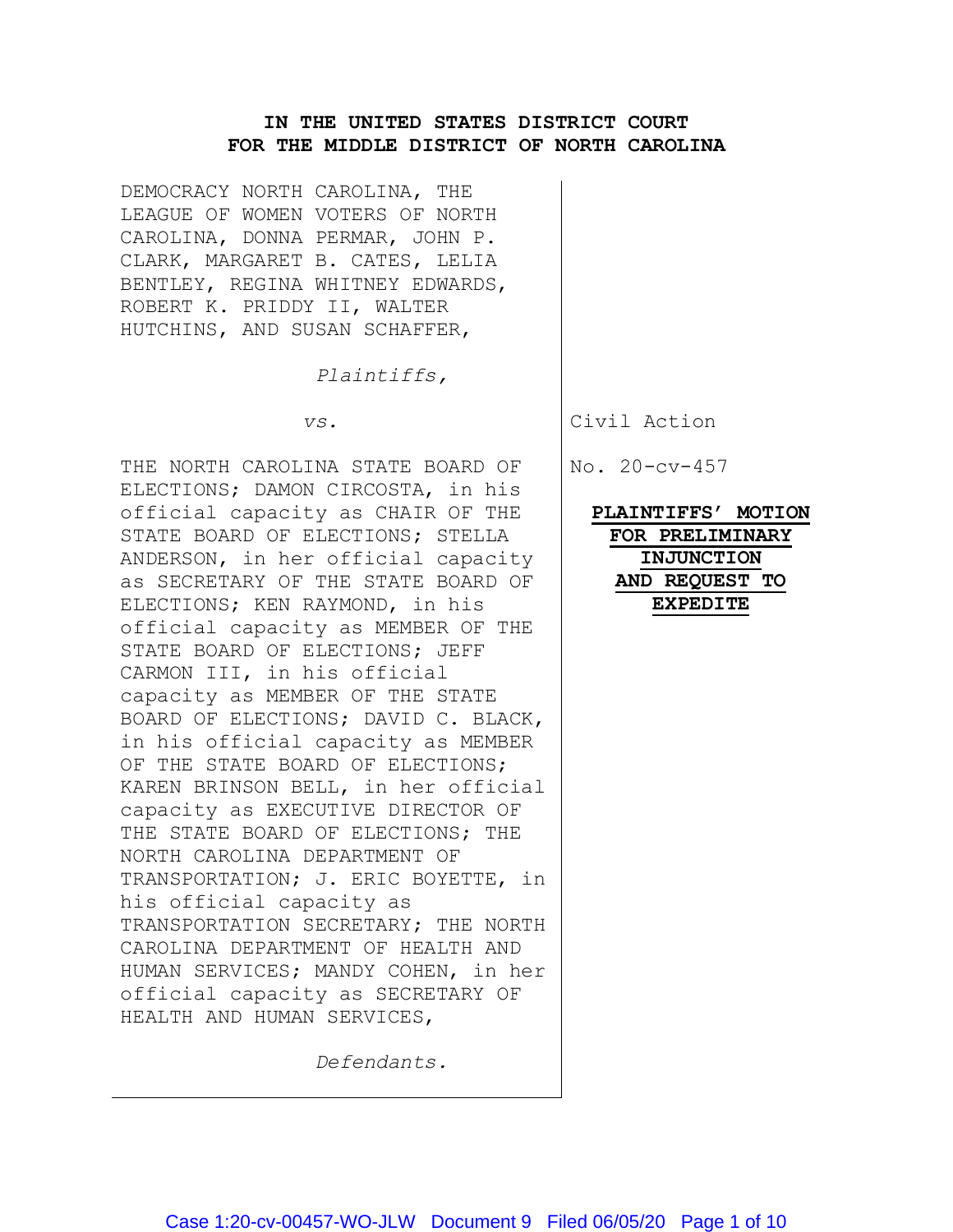Plaintiffs Democracy North Carolina ("DemNC") and the League of Women Voters of North Carolina ("LWVNC" and, together with DemNC, the "Organizational Plaintiffs"), as well as Donna Permar, John P. Clark, Margaret B. Cates, Lelia Bentley, Regina Whitney Edwards, Robert K. Priddy II, Walter Hutchins, and Susan Schaffer ("Individual Plaintiffs") (together, with the Organizational Plaintiffs, the "Plaintiffs"), hereby respectfully request, pursuant to Federal Rule of Civil Procedure 65(a)(1), that the Court issue a preliminary injunction preventing Defendants from enforcing the challenged provisions of North Carolina's election code, Chapter 163 of the North Carolina General Statutes, and requiring Defendants to provide additional accommodations to safequard voters' rights during the November 3, 2020, general election in light of the COVID-19 pandemic.

As set forth in Plaintiffs' First Amended Complaint, ECF No. 8, North Carolina's current law and election administration impose unconstitutional burdens on the right to vote in violation of the First and Fourteenth Amendments, violate the unconstitutional conditions doctrine, violate Plaintiffs' First Amendment associational rights, violate Plaintiffs' rights to procedural due process, violate Section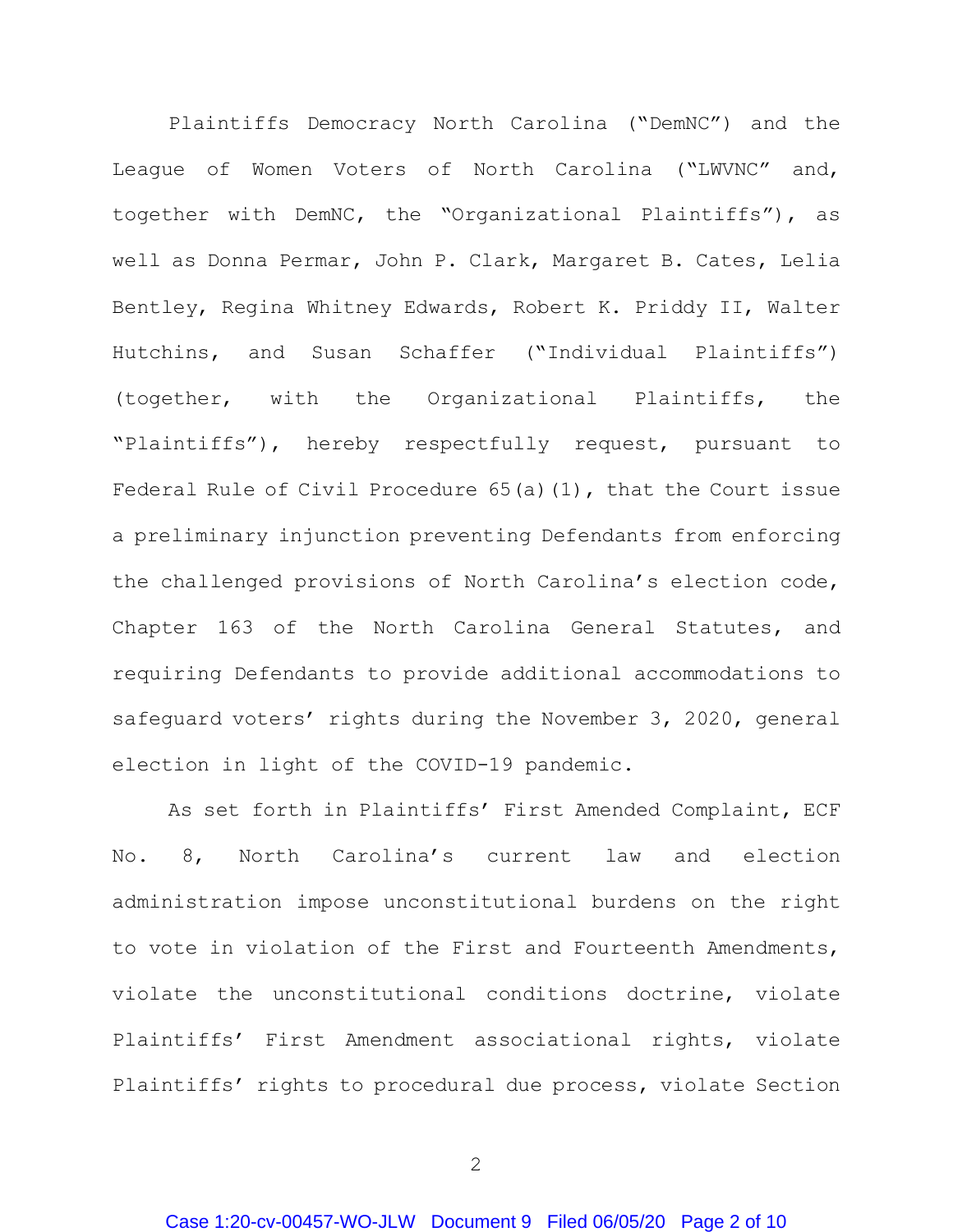208 of the Voting Rights Act, and violate Title II of the Americans with Disabilities Act (the "ADA"), 42 U.S.C. §§ 12131, *et seq.*, and Section 504 of the Rehabilitation Act, 29 U.S.C. § 794. The COVID-19 pandemic presents an unprecedented challenge to the upcoming November 3, 2020, general election. The experience of states that have already conducted their primaries has shown that the pandemic has deterred voters, strained election administrators' finite resources, and ultimately disenfranchised countless citizens. Defendant the State Board of Elections anticipates an unprecedented, ten-fold increase in the use of mail-in absentee ballots relative to the 2016 general election and a drastic shortfall in available poll workers that threatens the operation of polling places. Yet, Defendants remain unprepared to manage that level of absentee mail-in voting or to adapt in-person voting to ensure both safety and equal access. These and other statutory provisions pose a grave threat to voters' health and therefore severely burden the most fundamental right of U.S. citizenship, no matter how voters exercise it.

Preliminary injunctive relief is warranted—(1) Plaintiffs are likely to succeed on the merits of their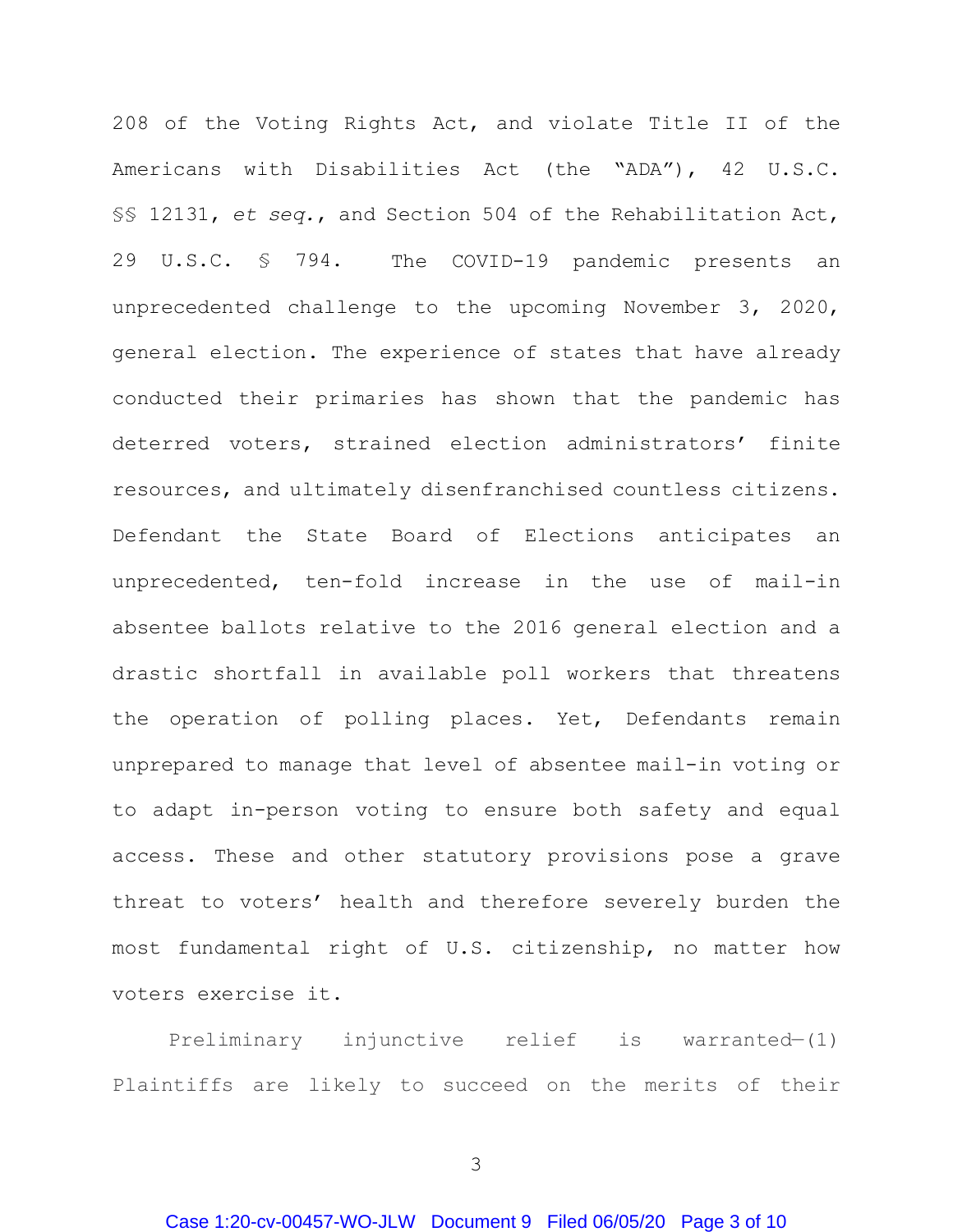claims; (2) they will likely suffer irreparable harm absent an injunction; (3) the balance of hardships weighs in their favor; and (4) the injunction is in the public interest. *See League of Women Voters of N.C. v. North Carolina*, 769 F.3d 224, 236 (4th Cir. 2014). Absent relief from this Court, voters will needlessly face great hardship and disenfranchisement in the November 3, 2020, general election.

Accordingly, Plaintiffs request that the Court preliminary enjoin Defendants from administering and enforcing for the November 3, 2020, general election:

- i. Gen. Stat. §§ 163-82.6(d) and 163-82.20(g), (h), imposing 25-day voter registration deadlines;
- ii. N.C. Gen. Stat. § 163-230.2(a), requiring requests for absentee ballots be made by a form created by the State Board of Elections;
- iii. N.C. Gen. Stat. § 163-230.2(a)(4), (f), to the extent that it limits the proof of residency documents that voters must submit with their absentee ballot request forms to only a North Carolina driver's license number, special identification card number, or the last four digits of his or her Social Security number, and instead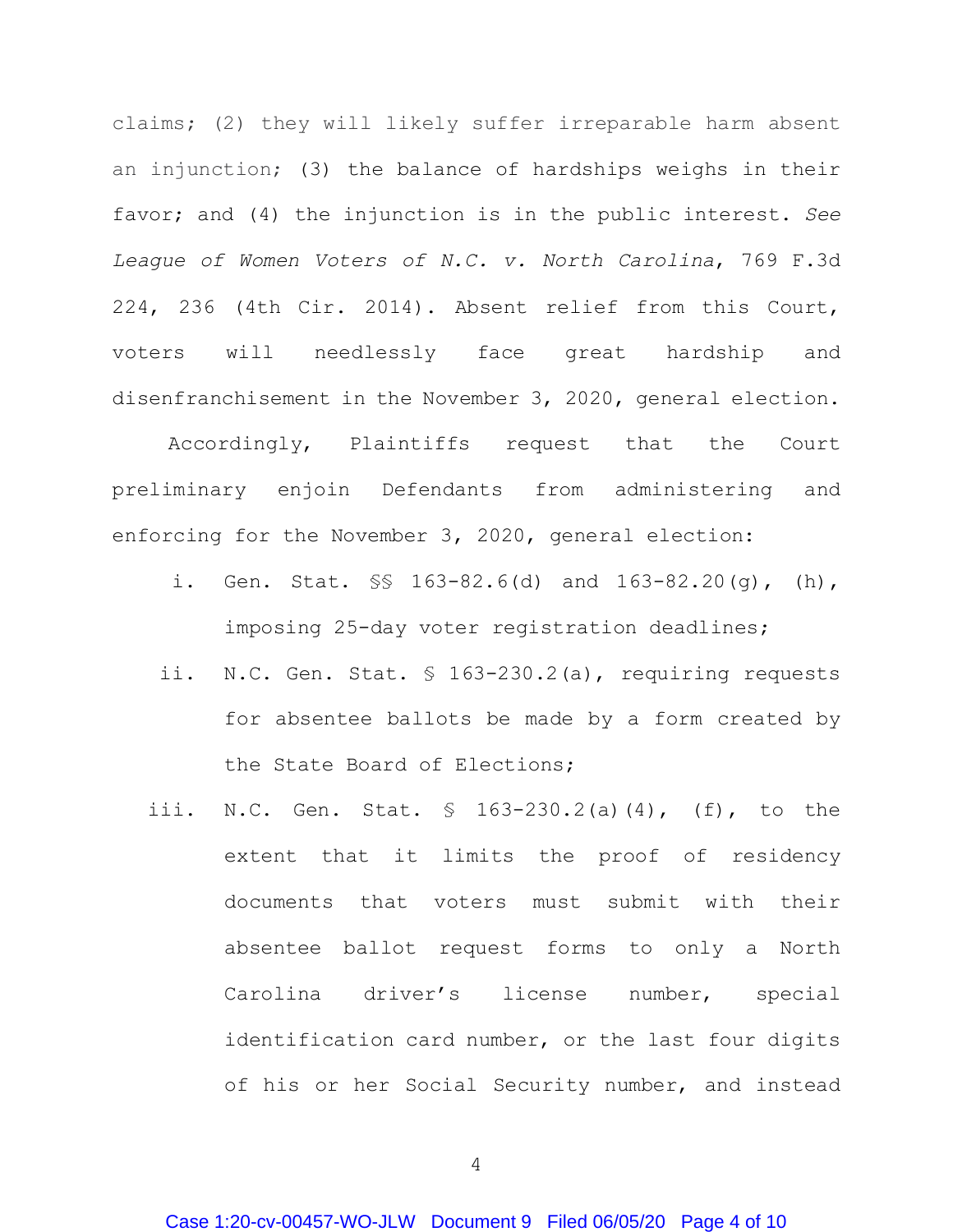allow election officials to accept any proof of residency document acceptable under the Help America Votes Act (HAVA);

- iv. N.C. Gen. Stat. §§ 163-226.3(a)(4)-(5), 163- 230.2(e)(4), 163-231(a), and 163-231(b)(1), imposing restrictions on assistance for absentee ballot request return, absentee ballot marking and completion, and absentee ballot submission;
	- v. N.C. Gen. Stat. § 163-231(a), imposing the doublewitness certification requirement;
- vi. N.C. Gen. Stat. § 163-227.6(c), requiring uniform hours in precincts; and
- vii. N.C. Gen. Stat. § 163-42(b), requiring a majority of poll workers to come from the precinct in which they serve.

Plaintiff further request that the Court preliminarily enjoin Defendants from violating Plaintiffs' constitutional and federal statutory rights with respect to any election in the state for the November 3, 2020, general election.

Plaintiffs further request that the Court issue an order requiring the SBE Defendants to extend the voter registration deadline in N.C. Gen. Stat. §§ 163-82.6(d) and 163-82.20(g),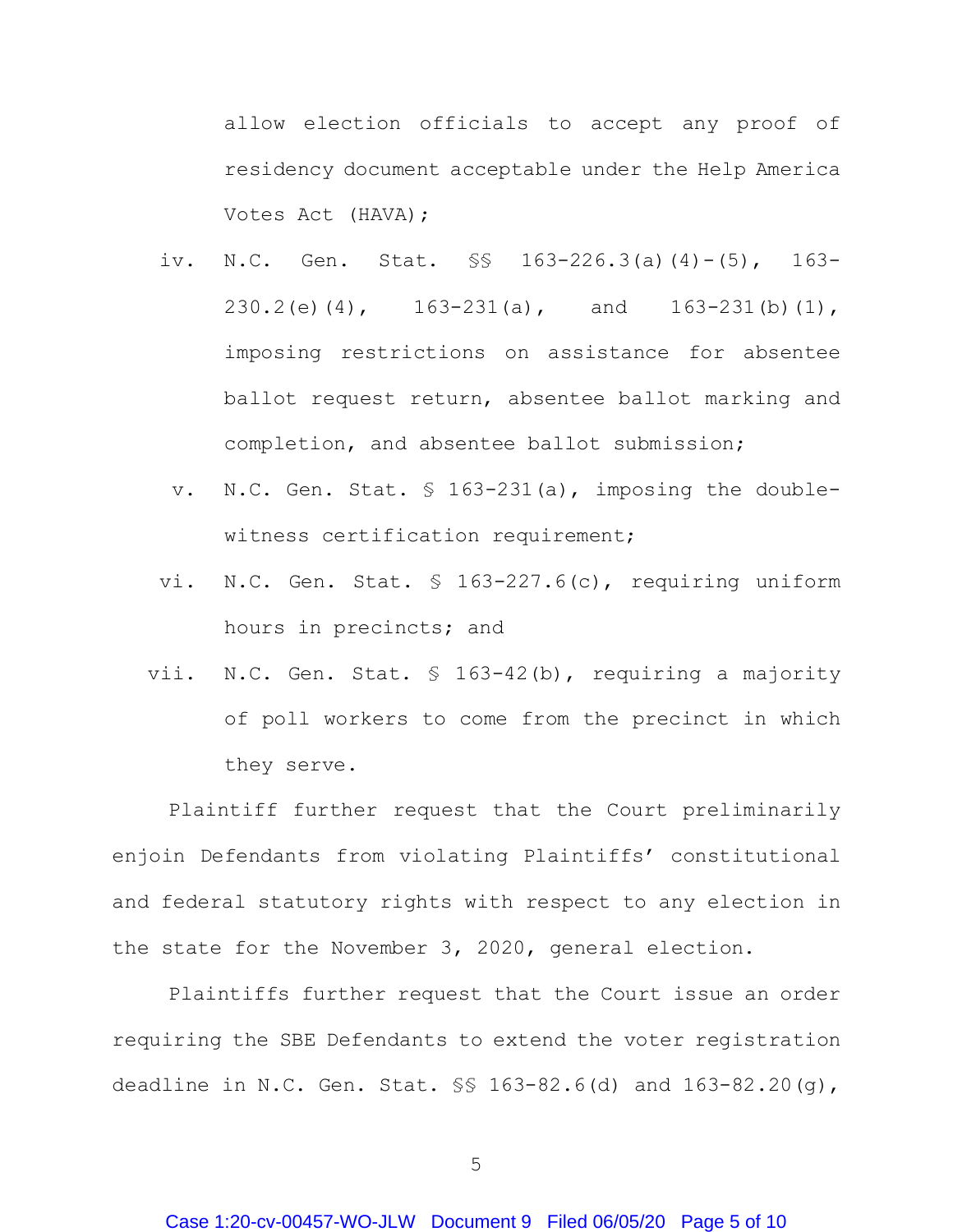(h), until 5:00 pm on the last Saturday of early voting and the DOT and DHHS Defendants to process voter registrations online and received in their offices up until and including 5:00 pm on the last Saturday of early voting for the November 3, 2020, general election, and further order Defendants to implement measures to ensure eligible North Carolinians are able to vote in the state during the COVID-19 pandemic, including:

- a. Expanding voter registration via online portals available through DHHS services;
- b. Establishing contactless drop boxes for absentee ballots;
- c. Establishing mechanisms for requesting absentee ballots by phone, email, and online;
- d. Permitting election officials to accept any proof of residency document acceptable under the Help America Votes Act (HAVA) as acceptable forms of identification with absentee ballot requests;
- e. Establishing mechanisms to cure deficient absentee ballot requests and absentee ballots; Establishing a mechanism for accepting FWAB ballots;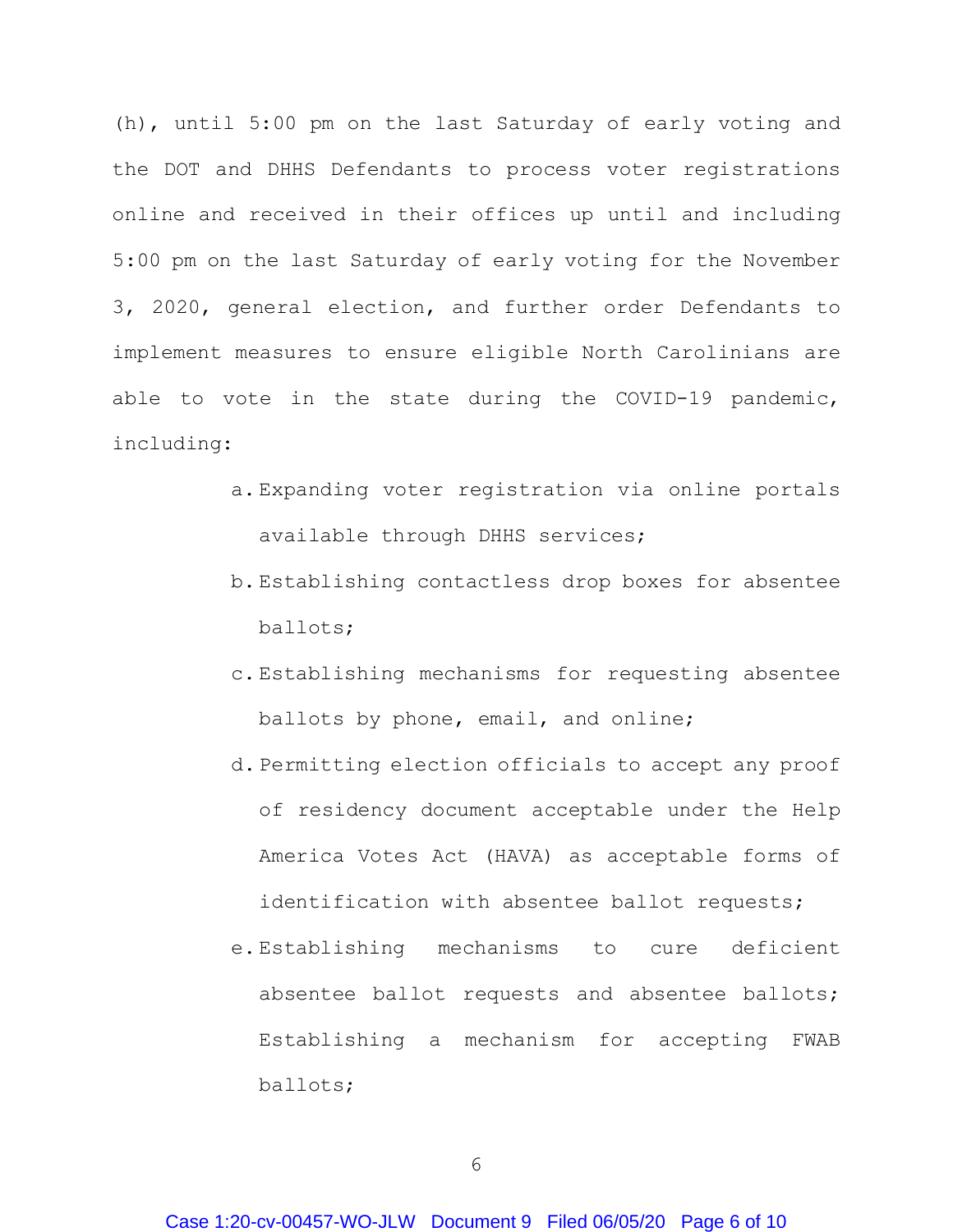- f. Establishing a more accessible, centralized way in which voters and advocates can monitor precinct consolidation; and
- g. Permitting voters who for reason of blindness, disability, or an inability to read or write, require assistance to return an absentee ballot request form, mark and complete an absentee ballot, and/or submit an absentee ballot, to obtain assistance from anyone who is not their employer or union representative.

Plaintiffs further request the Court order Defendants to implement a remedial plan to educate voters regarding their options to register to vote and obtain and cast a ballot.

Given the urgency of the relief sought, Plaintiffs respectfully request expedited briefing and consideration of this Motion, and that the Court shorten the requirements of Local Civil Rule 7.3 to require Defendants' response within 14 days of service of this Motion and Plaintiffs' reply within 7 days of service of the response. Defendants, through counsel, consent to the request to expedite briefing and consideration. Finally, Plaintiffs respectfully request for leave to present oral argument in support of this Motion.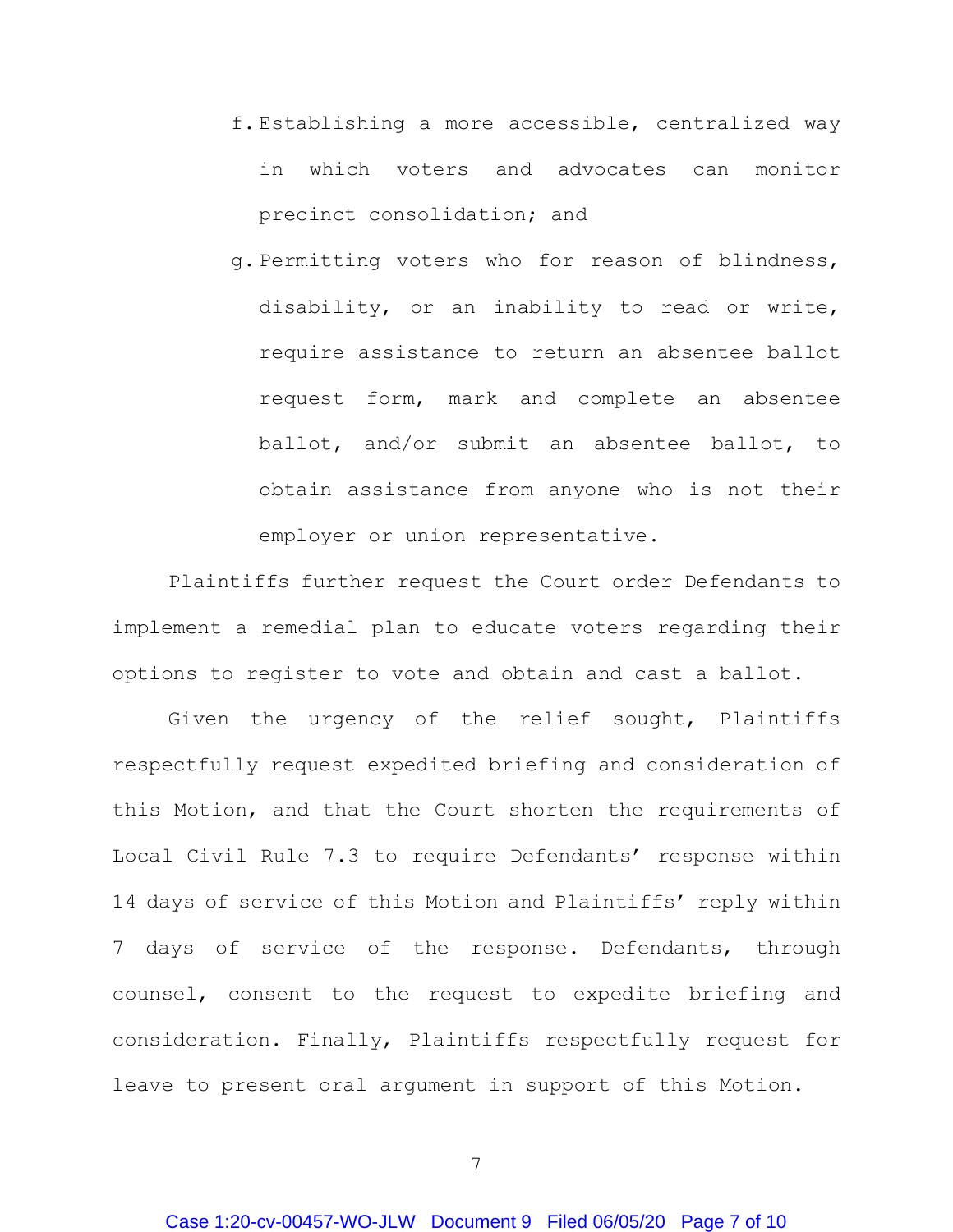This Motion is supported by the contemporaneously filed Memorandum of Law, and accompanying declarations, and any additional submissions that may be considered by the Court.

/s/ *Jon Sherman* Jon Sherman\* D.C. Bar No. 998271 Michelle Kanter Cohen\* D.C. Bar No. 989164 Cecilia Aguilera\* D.C. Bar No. 1617884 FAIR ELECTIONS CENTER 1825 K St. NW, Ste. 450 Washington, D.C. 20006 Telephone: (202) 331-0114 Telephone: 919-323-3380 Email: jsherman@fairelectionsce Email: nter.org mkantercohen@fairelectionscen rg ter.org caguilera@fairelectionscenter org .org

Dated: June 5, 2020. Respectfully submitted,

*/s/ Allison Riggs*

Allison J. Riggs (State Bar #40028) Jeffrey Loperfido (State Bar #52939) Southern Coalition for Social Justice 1415 West Highway 54, Suite 101 Durham, NC 27707 Facsimile: 919-323-3942 Allison@southerncoalition.o jeff@southerncoalition. /s/ *George P. Varghese* George P. Varghese (Pa. Bar No. 94329) Joseph J. Yu (NY Bar No. 4765392) Stephanie Lin (MA Bar No. 690909) Rebecca Lee (DC Bar No. 229651) Richard A. Ingram (DC Bar

No. 1657532) WILMER CUTLER PICKERING HALE AND DORR LLP 60 State Street Boston, MA 02109 Telephone: (617) 526-6000 Facsimile: (617) 526-5000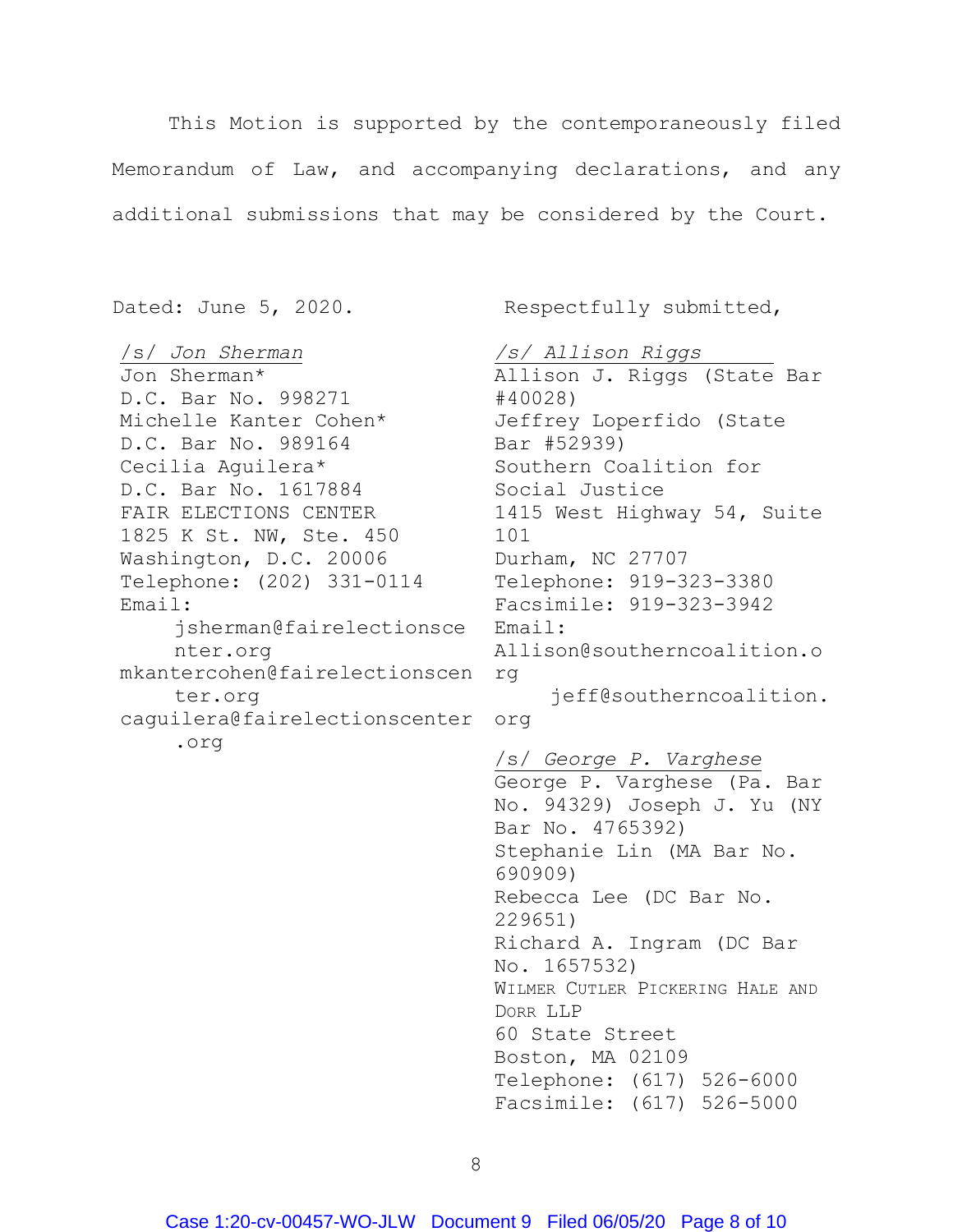Email: george.varghese@wilmerh ale.com joseph.yu@wilmerhale.com stephanie.lin@wilmerhale.co m rebecca.lee@wilmerhale.com rick.ingram@wilmerhale.com